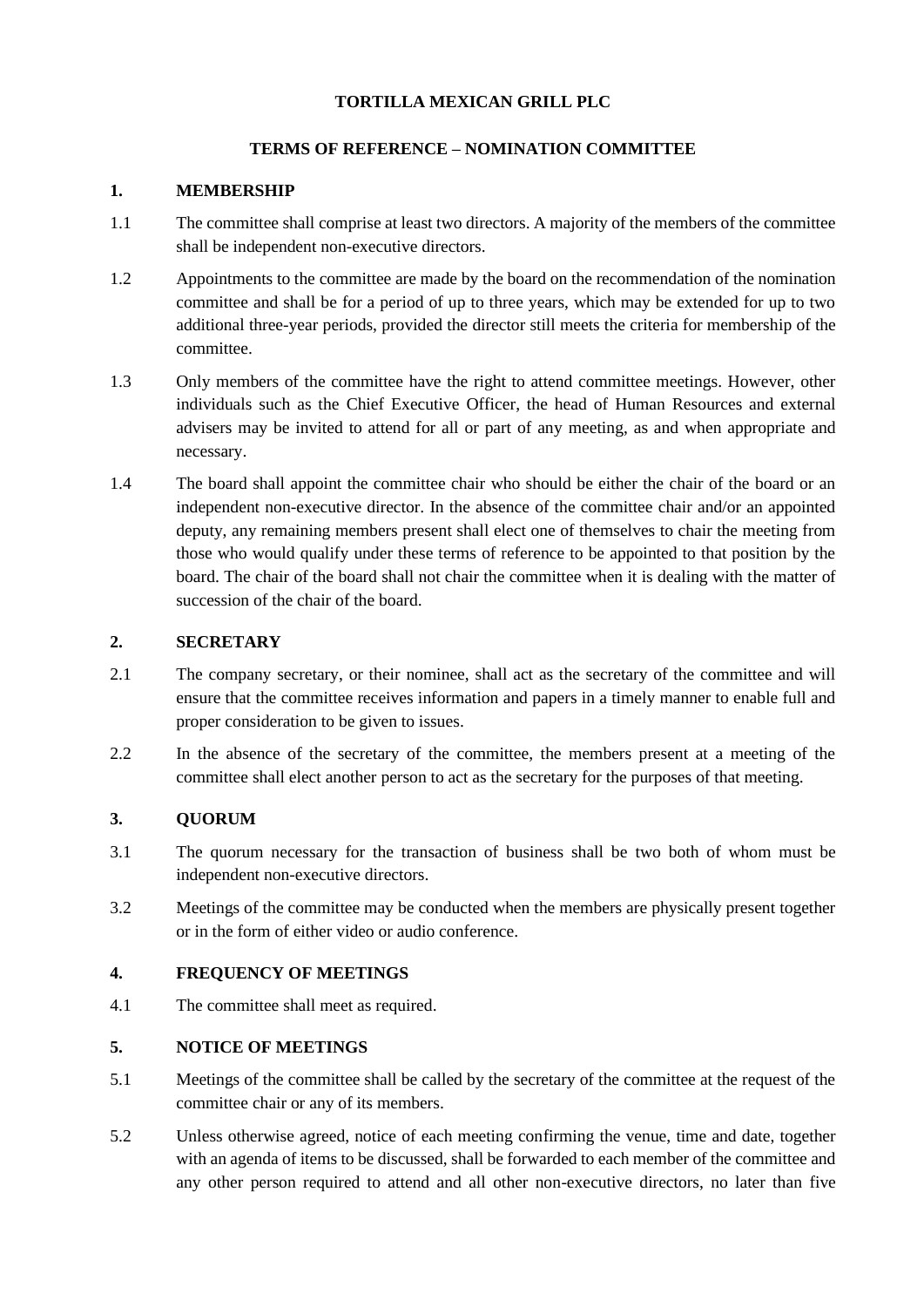working days before the date of the meeting. Supporting papers shall be sent to committee members and to other attendees, as appropriate, at the same time.

## **6. MINUTES OF MEETINGS**

- 6.1 The secretary shall minute the proceedings and decisions of all committee meetings, including recording the names of those present and in attendance.
- 6.2 Draft minutes of committee meetings shall be circulated to all members of the committee. Once approved, minutes should be circulated to all other members of the board and the company secretary unless, exceptionally, it would be inappropriate to do so.

# **7. VOTING**

- 7.1 Each member of the committee shall have one vote which may be cast on matters considered at a meeting of the committee. Votes can only be cast by members attending a meeting of the committee.
- 7.2 Save where they have a personal interest, the chair of the committee will have a casting vote.

## **8. ENGAGEMENT WITH SHAREHOLDERS**

8.1 The committee chair should attend the annual general meeting to answer any shareholder questions on the committee's activities. Where applicable the committee chair should engage with shareholders on significant matters related to the committee's areas of responsibility.

## **9. DUTIES**

- 9.1 The committee should carry out the duties below for the parent company, major subsidiary undertakings and the group as a whole, as appropriate.
- 9.2 The committee shall:
	- 9.2.1 regularly review the structure, size and composition (including the skills, knowledge, experience and diversity) of the board and make recommendations to the board with regard to any changes;
	- 9.2.2 ensure plans are in place for orderly succession to board and senior management positions, and oversee the development of a diverse pipeline for succession, taking into account the challenges and opportunities facing the company, and the skills and expertise needed on the board in the future;
	- 9.2.3 keep under review the leadership needs of the organisation, both executive and nonexecutive, with a view to ensuring the continued ability of the organisation to compete effectively in the marketplace;
	- 9.2.4 keep up-to-date and fully informed about strategic issues and commercial changes affecting the company and the market in which it operates;
	- 9.2.5 be responsible for identifying and nominating for the approval of the board, candidates to fill board vacancies as and when they arise;
	- 9.2.6 before any appointment is made by the board, evaluate the balance of skills, knowledge, experience and diversity on the board, and, in the light of this evaluation, prepare a description of the role and capabilities required for a particular appointment and the time commitment expected. In identifying suitable candidates the committee shall: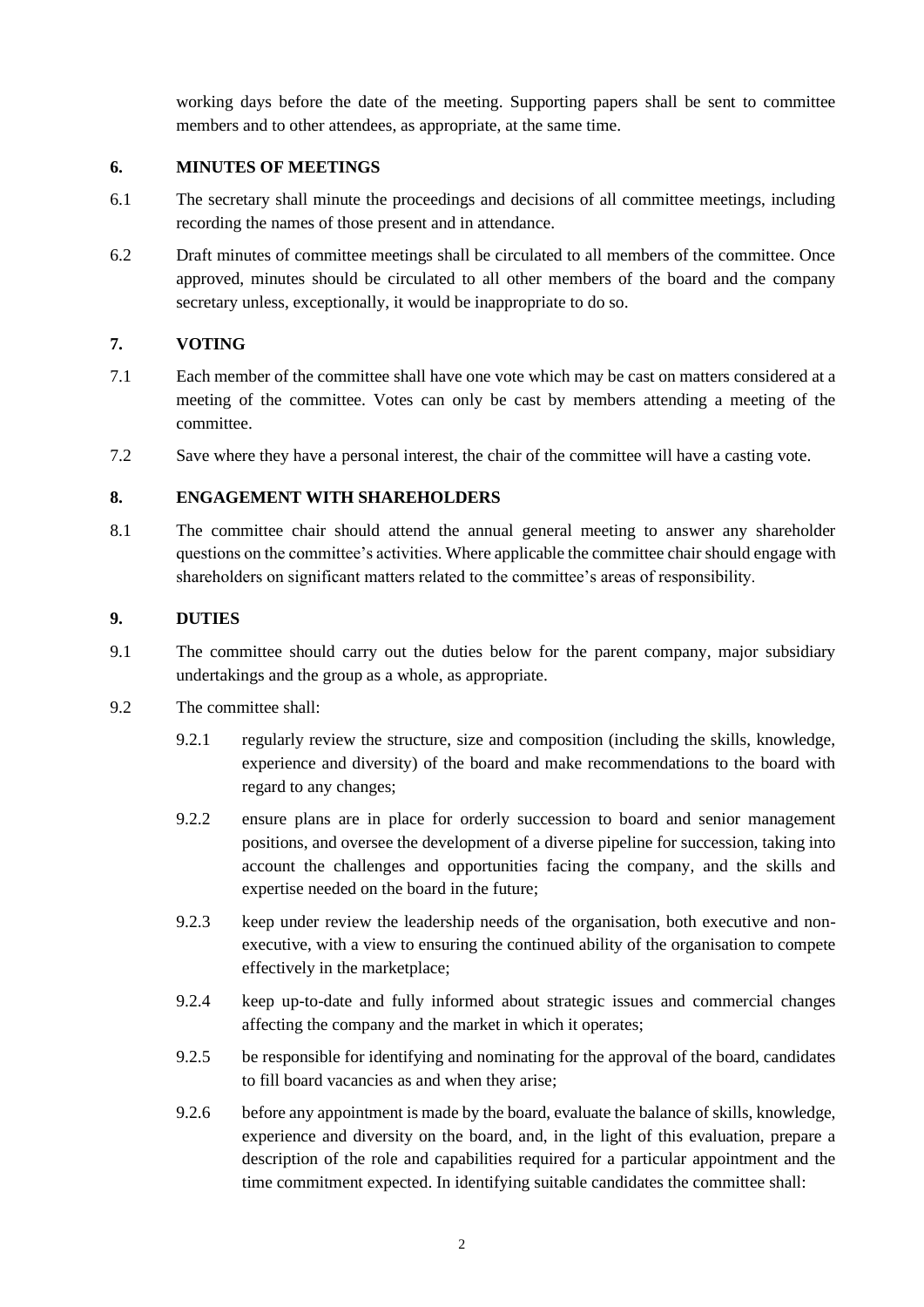- (a) use open advertising or the services of external advisers to facilitate the search;
- (b) consider candidates from a wide range of backgrounds; and
- (c) consider candidates on merit and against objective criteria, having due regard to the benefits of diversity on the board and taking care that appointees have enough time available to devote to the position;
- 9.2.7 prior to the appointment of a director, other significant time commitments should be disclosed and any additional future commitments should not be undertaken without prior approval of the board. The proposed appointee should also be required to disclose any other business interests that may result in a conflict of interest. These must be authorised by the board prior to appointment and any future business interests that could result in a conflict of interest must not be undertaken without prior authorisation of the board;
- 9.2.8 ensure that, on appointment to the board, non-executive directors receive a formal letter of appointment setting out clearly what is expected of them in terms of time commitment, committee service and involvement outside board meetings;
- 9.2.9 review the results of the board performance evaluation process that relate to the composition of the board and succession planning;
- 9.2.10 review annually the time required from non-executive directors. Performance evaluation should be used to assess whether the non-executive directors are spending enough time to fulfil their duties; and
- 9.2.11 work and liaise as necessary with other board committees, ensuring the interaction between committees and with the board is reviewed regularly.
- 9.3 The committee shall also make recommendations to the board concerning:
	- 9.3.1 any changes needed to the succession planning process if its periodic assessment indicates the desired outcomes have not been achieved;
	- 9.3.2 suitable candidates as new directors and succession for existing directors;
	- 9.3.3 membership of the audit and remuneration committees, and any other board committees as appropriate, in consultation with the chairman of those committees;
	- 9.3.4 the re-appointment of non-executive directors at the conclusion of their specified term of office having given due regard to their performance and ability to continue to contribute to the board in the light of knowledge, skills and experience required;
	- 9.3.5 the re-election by shareholders of directors under the re-election provisions of the QCA Code or the retirement by rotation provisions in the company's articles of association, having due regard to their performance and ability, and why their contribution is important to the company's long-term sustainable success in the light of the skills, experience and knowledge required and the need for progressive refreshing of the board, taking into account the length of service of individual directors, the chair and the board as a whole;
	- 9.3.6 any matters relating to the continuation in office of any director at any time including the suspension or termination of service of an executive director as an employee of the company subject to the provisions of the law and their service contract; and
	- 9.3.7 the appointment of any director to executive or other office.